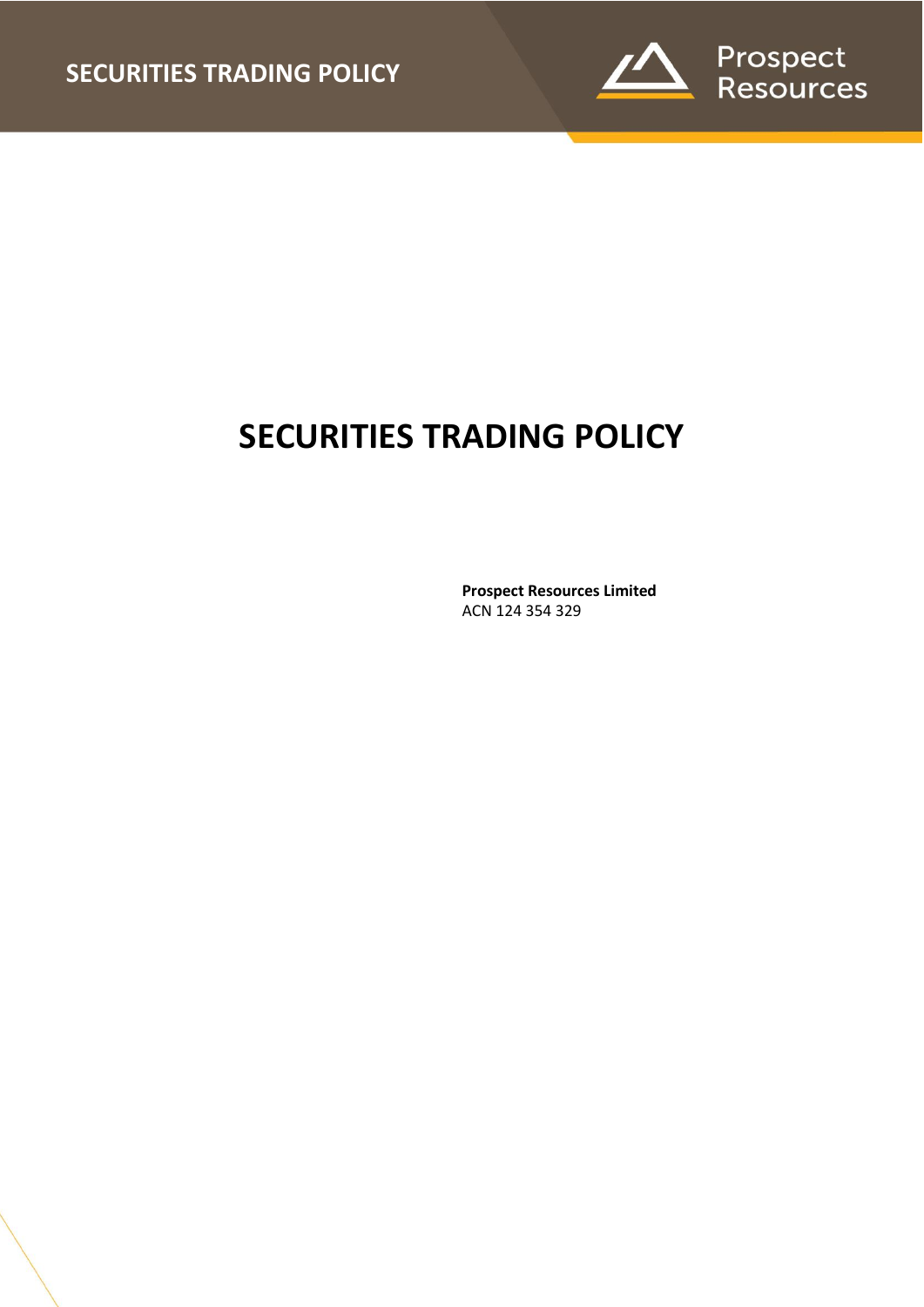

#### **1 INTRODUCTION AND PURPOSE**

- 1.1 This document details the policy covering restrictions on dealing in shares, options and other securities of Prospect Resources Limited (**Company**) and its related companies (**Group**).
- 1.2 As a public company, the Company is bound by laws governing the conduct for buying, selling and otherwise dealing in the Company's securities.
- 1.3 The purpose of this policy is to explain the types of conduct in dealing in securities that are prohibited under the Corporations Act and to establish a best practice procedure for dealing in securities that protects the Company and its personnel against the misuse or the appearance of misuse of unpublished or confidential information which could materially affect the value of the Company's securities (inside information). The meaning of inside information is further described in section 5 of this policy and the restrictions on persons in possession of inside information are further described in section 3 of this policy.
- 1.4 If you do not understand any part of this policy or the summary of the law, or how it applies to you, you should raise the matter with the Company Secretary before dealing with any securities covered by this policy.

## **2 EMPLOYEES COVERED BY THIS POLICY**

- 2.1 Unless otherwise stated, this policy applies to:
	- all employees of the Group in possession of inside information (please refer to sections [3](#page-1-0) through  $(a)$ [7](#page-3-0) of this policy);
	- $(b)$ the Directors, Company Secretary, chief executive officer of a portfolio company of the Group, all direct reports of the chief executive officers and any other senior executive who has authority and responsibility for planning, directing and controlling the activities of the Company being (collectively, **Key Management Personnel**);
	- $(c)$ staff who work closely with Key Management Personnel, staff who work in the finance/accounts function and staff who work in strategic planning (if they are not already considered Key Management Personnel);
	- $(d)$ any other employees of the Group considered necessary or appropriate by the Board or Company Secretary as notified from time to time;
	- $(e)$ immediate family members of Key Management Personnel; and
	- $(f)$ companies, trusts and entities over which Key Management Personnel or their immediate family members have control.
- 2.2 Additionally, section 10.5 of this Policy applies to all employees, officers and directors.

# <span id="page-1-0"></span>**3 INSIDER TRADING LAWS**

3.1 As a public company insider trading laws cover all directors and employees (including contractors) of the Company. If you have any inside information relating to the Company, it is a criminal offence for you to: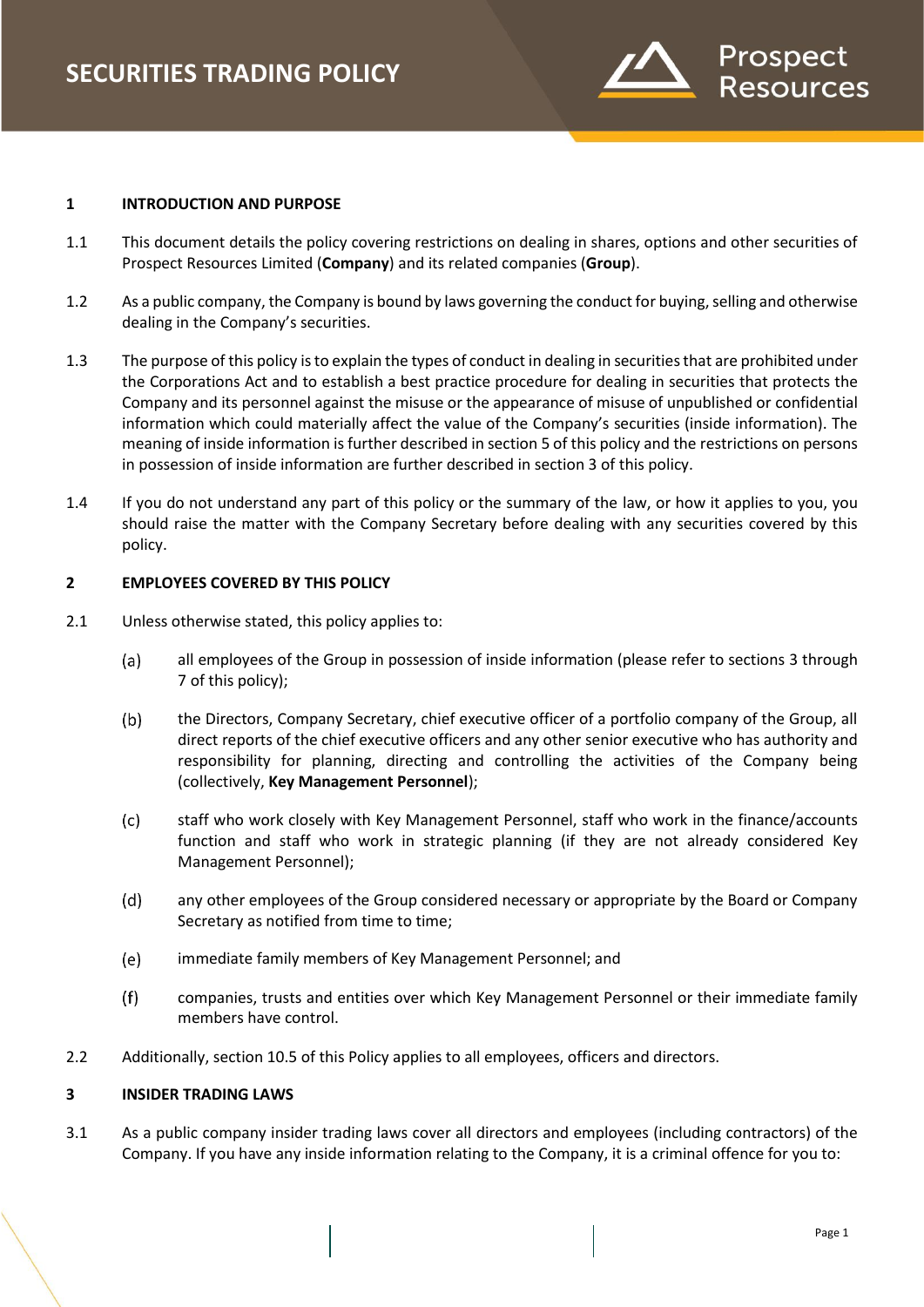

- $(a)$ trade in the Company's securities;
- $(b)$ advise or procure another person to trade in the Company's securities; or
- $(c)$ pass on inside information to someone else – including colleagues, family or friends – knowing (or where you should have reasonably known) that the other person would, or would be likely to use that information to trade in, or procure someone else to trade in, the Company's securities.
- 3.2 This offence called "insider trading", can subject you to criminal liability including large fines and/or imprisonment, and civil liability, which may include being sued by another party or the Company, for any loss suffered as a result of illegal trading.
- 3.3 Additionally, insider trading can become relevant where you have access to insider information in relation to another public company. This might be information obtained because of dealings or a relationship with the other company during the course of your employment with the Company. This type of insider trading is also captured by insider trading laws and is prohibited.

# **4 CONFIDENTIAL INFORMATION**

Related to the above, you have a duty of confidentiality to the Company. You must not reveal any confidential information concerning the Group, use that information in any way which may injure or cause loss to the Group, or use that confidential information to gain an advantage for yourself or anyone else.

#### **5 WHAT IS "INSIDE INFORMATION"**

- 5.1 Inside information is information that:
	- $(a)$ is not generally available; and
	- $(b)$ if it were generally available, would – or would be likely to – influence investors in deciding whether to buy or sell the Company's securities.
- 5.2 It does not matter how you come to know the inside information (including whether you learn it in the course of carrying out your responsibilities, or passing in the corridor, or in a lift or at a dinner party).
- 5.3 The financial impact of the information is important, but strategic and other implications can be equally important in determining whether information is inside information. The definition of information is broad enough to include rumours, matters of supposition, intentions of a person (including the Company) and information which is not definite enough to warrant disclosure to the public.

#### **6 WHAT ARE SOME EXAMPLES OF INSIDE INFORMATION?**

- 6.1 The following list is illustrative only. Inside information could include:
	- $(a)$ the financial performance of the Company against its budget;
	- $(b)$ a possible acquisition or sale of any assets by the Company;
	- $(c)$ a possible change in the Company's capital structure;
	- $(d)$ a proposed dividend;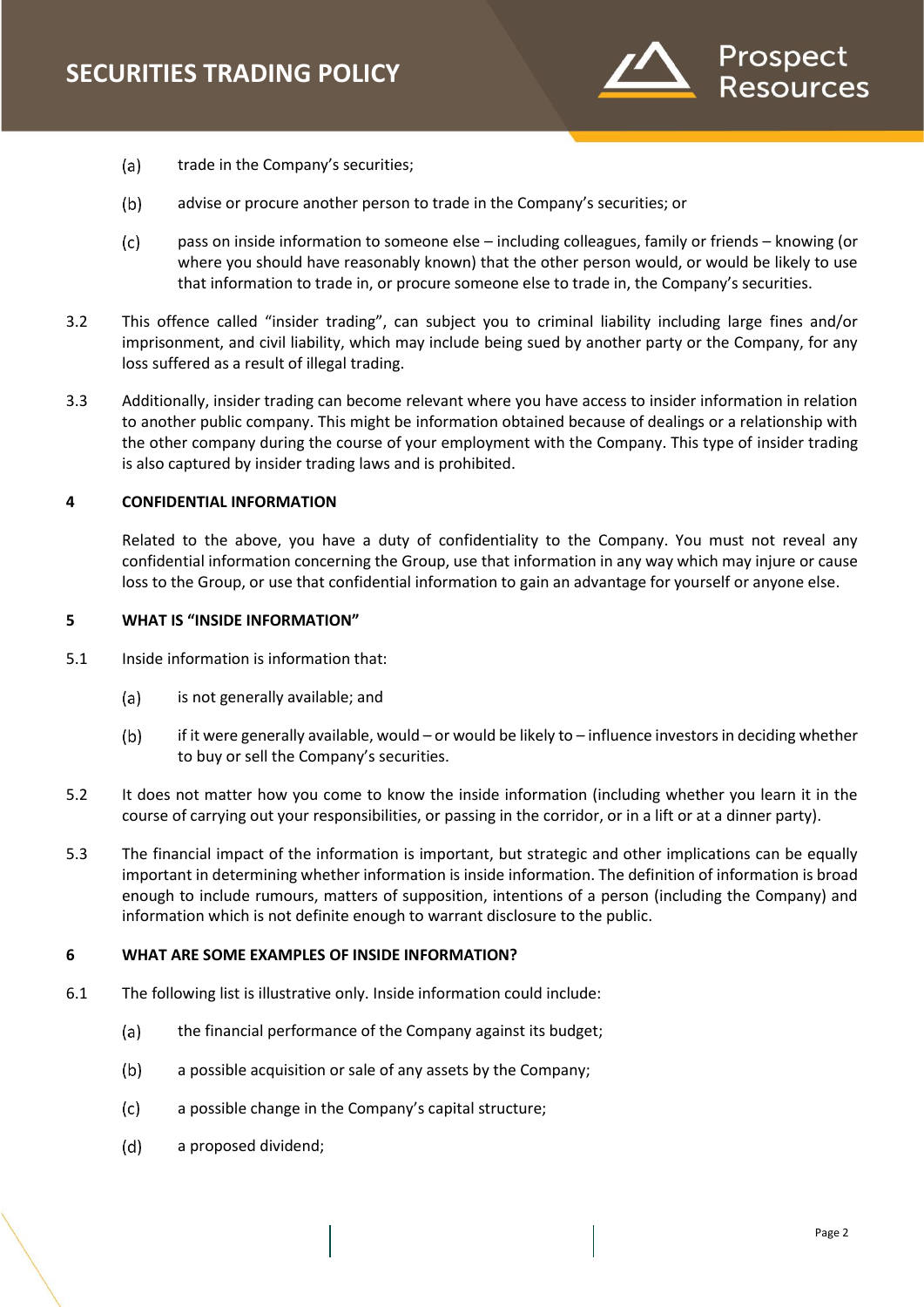

- $(e)$ senior management changes;
- $(f)$ the possible launch of a new product or service; or
- any possible claim against the Company or other unexpected liability.  $(g)$

# <span id="page-3-0"></span>**7 INSIDER TRADING IS PROHIBITED AT ALL TIMES**

- 7.1 Notwithstanding any other provision of this policy, if you possess inside information, you must not buy or sell the Company securities, advise or get others to do so or pass on the inside information to others. This prohibition applies regardless of how you learn the information.
- 7.2 The prohibition on insider trading is not restricted to information concerning the Company's securities. If a person has inside information in relation to securities of another company, that person must not deal in those securities.

#### **8 'BLACKOUT PERIOD' TRADING RESTRICTIONS**

- 8.1 Specific 'Blackout Period' restrictions on trading the Company's securities apply to the following people in the Group (**Restricted Persons**):
	- $(a)$ Key Management Personnel (being, the Directors, Company Secretary, the chief executive officer of a portfolio company of the Group, all direct reports of the chief executive officers and any other senior executive who has authority and responsibility for planning, directing and controlling the activities of the Company, directly or indirectly);
	- $(b)$ any other employees of the Group considered necessary or appropriate by the Board or Company Secretary as notified from time to time;
	- $(c)$ immediate family members of Key Management Personnel (including spouses, de facto spouses and children); and
	- $(d)$ companies, trusts and entities over which Key Management Personnel or their immediate family members have control.
- 8.2 The Company Secretary will notify those persons above that are considered Restricted Persons for this Policy and therefore bound by the additional restrictions in section 10, 11 and 12 below.

# **9 REASONS FOR THE 'BLACKOUT PERIOD' TRADING RESTRICTIONS**

- 9.1 Restricted Persons are in positions where it may be assumed that they have inside information and, as a result, any trading by Restricted Persons may embarrass or reflect badly on them or on the Company (even if they have no actual inside information at the time).
- 9.2 This policy is designed to avoid the possibility that misconceptions, misunderstandings or suspicions might arise as a result of trading during the 'Blackout Period'.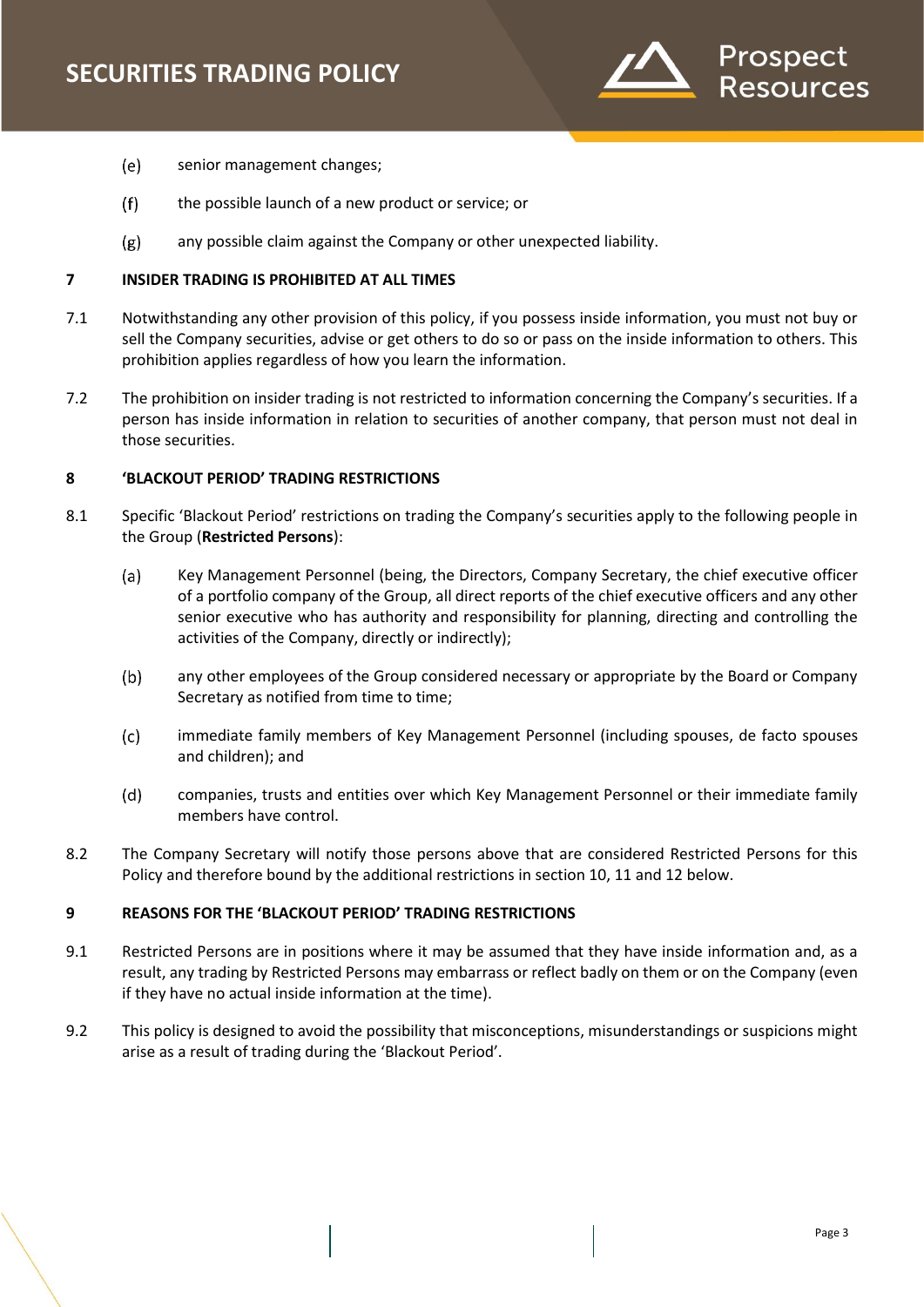

# **10 TRADING IN SECURITIES – RESTRICTED PERSONS – BLACKOUT PERIODS**

#### **10.1 Blackout Period**

In addition to the prohibitions on insider trading set out in the Corporations Act, the Company requires that Restricted Persons must not trade in the Company's securities during the period:

- $(a)$ in the 2 weeks prior to the release of the Company's Quarterly Results or Half Year Results;
- $(b)$ from the financial year balance date until 24 hours following the release of the Company's preliminary full year results (Appendix 4E) as long as such results are audited; and
- $(c)$ within 24 hours of release of price sensitive information to the market,

(**Blackout Period**), unless the circumstances are exceptional and the procedure for prior written clearance described section [10.3](#page-4-0) of this Policy has been met.

# **10.2 Ad hoc Blackout Periods**

The Company may also impose additional Blackout Periods at times when it is considering sensitive information which the Company may have an obligation to disclose under the continuous disclosure requirements. During such ad hoc Blackout Periods, Restricted Persons must not trade the Company's securities unless the circumstances are exceptional and the procedure for prior written clearance described section 10.3 of this Policy has been met.

Where ad hoc Blackout Periods are imposed by the Company, each employee and officer of the Company must keep the imposition of this additional restriction confidential and not disclose this fact to any persons inside or outside of the Company, except as required by law. This obligation of confidentiality is designed to prevent speculative trading ahead of an anticipated price sensitive announcement.

#### <span id="page-4-0"></span>**10.3 Exceptional circumstances when trading may be permitted subject to prior written clearance**

A Restricted Person may trade in the Company's securities inside a Blackout Period, subject to obtaining prior written clearance in accordance with the procedure described below, in the following exceptional circumstances:

- $(a)$ if the person granting the prior written clearance is satisfied that the person seeking the clearance does not possess unpublished price sensitive information about the Company and the person seeking clearance is in severe financial hardship;
- $(b)$ if the person granting the prior written clearance is satisfied that the person seeking the clearance does not possess unpublished price sensitive information about the Company and there are other circumstances deemed to be exceptional by the person granting the prior written clearance; or
- $(c)$ where trading is required for compliance with a court order or court enforceable undertakings or for some other legal or regulatory requirement.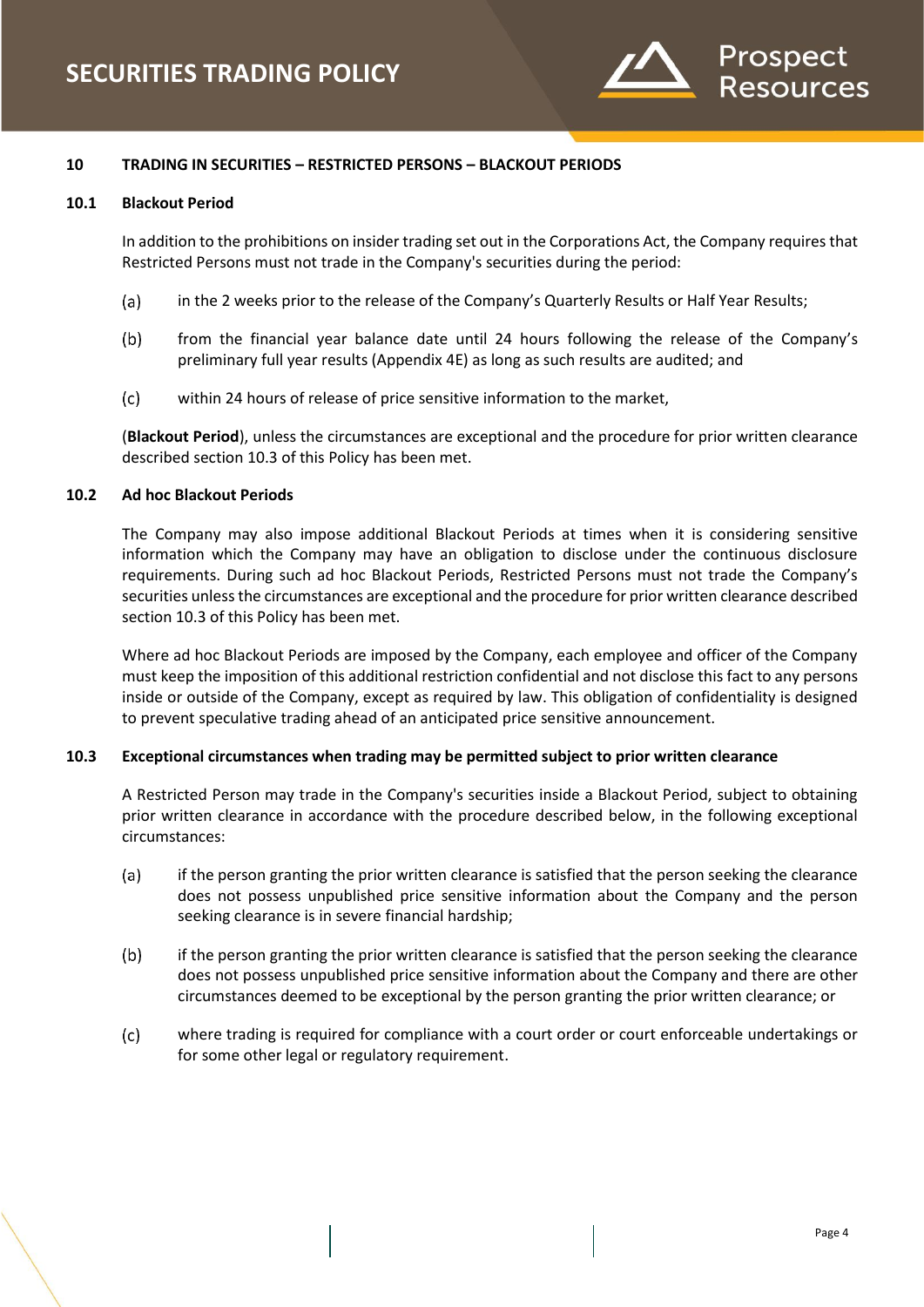

#### **10.4 Procedure for obtaining clearance prior to trading**

Restricted Persons must not trade in the Company's securities during a Blackout Period at any time, including in the exceptional circumstances referred to above unless they obtain prior written clearance from:

- $(a)$ in the case of the Chairman, or family members of or entities connected to the Chairman, another Director;
- $(b)$ in the case of any other Key Management Personnel, or family members of or entities connected to those Key Management Personnel, the Chairman;
- $(c)$ in the case of any other employee, the Chairman or in their absence, a Director or Company Secretary;

## (each, an **Approving Officer**).

A request for prior written clearance under this policy should be made in writing using the form attached to this policy entitled 'Request for Prior Written Clearance to Trade in Company Securities' and given to the Approving Officer. The request may be submitted in person, by mail, by email or by facsimile.

Any written clearance granted under this policy will be valid for the period of 5 business days from the time at which it is given or such other period as may be determined by the Approving Officer. The expiry time of the clearance will be stated in the clearance granted. Written clearance under this policy may be given in person, by mail, by email or by facsimile.

Any clearance to trade can be given or refused by an Approving Officer in its discretion without giving any reasons. A clearance to trade can be withdrawn by an Approving Officer if new information arises or there is a change in circumstances.

An Approving Officer's decision to refuse clearance is final and binding on the person seeking the clearance. If the clearance is refused, the person seeking the clearance must keep that information confidential and not disclose it to anyone.

Any written clearance granted under this trade is not an endorsement of the proposed trade. The Restricted Person is individually responsible for their investment decisions and their compliance with insider trading laws.

#### **10.5 Other prohibited transactions**

Directors, officers and employees are prohibited from entering into transactions or arrangements which limit the economic risk of participating in unvested entitlements under any equity based remuneration schemes.

Directors, officers and employees must not enter into transactions or arrangements which operate to limit the economic risk of their security holding (including holdings of securities which are unvested or subject to a holding lock or other escrow) in the Company without first seeking and obtaining prior written clearance from the appropriate Approving Officer.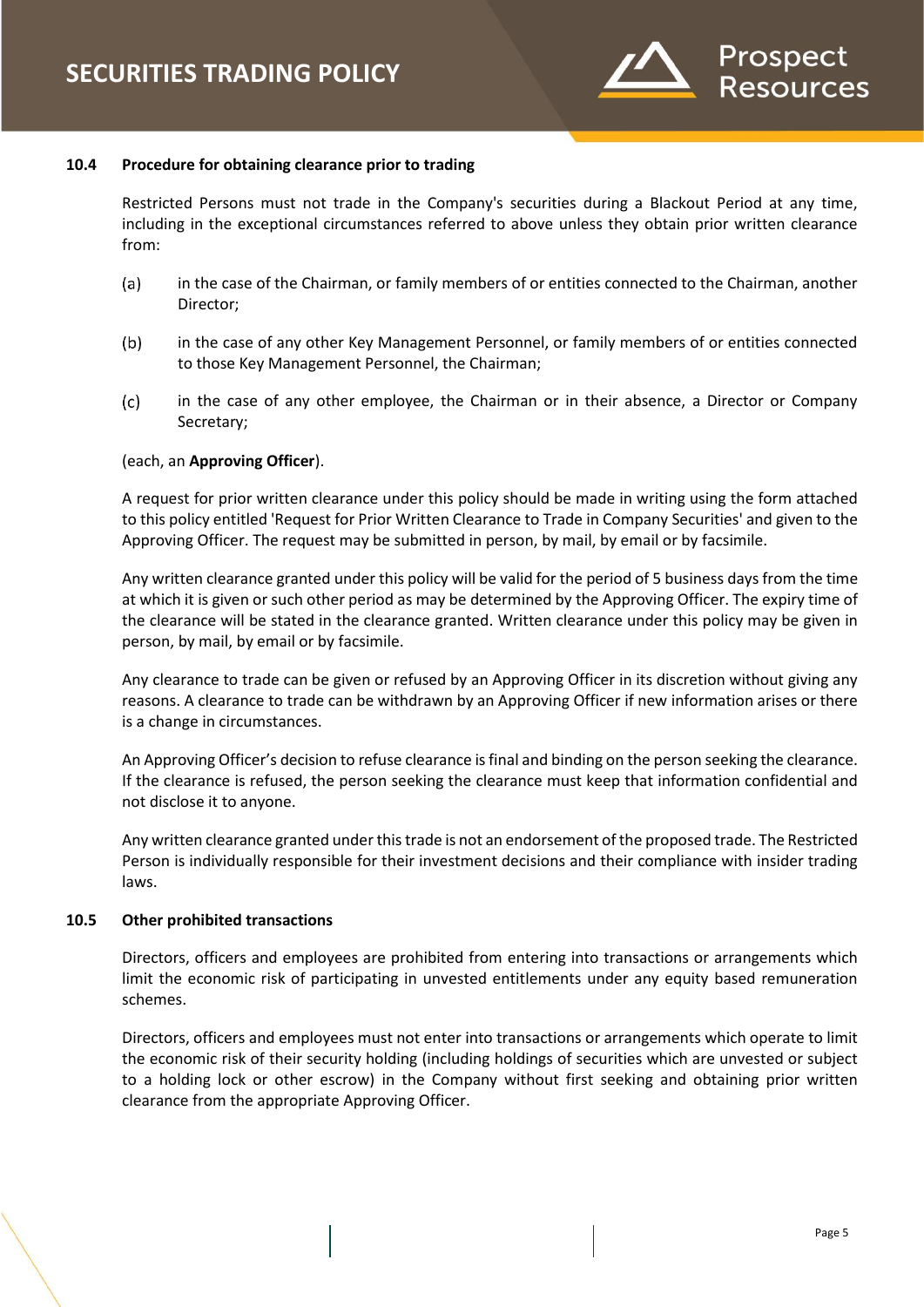

Directors, officers and employees must not enter into agreements that provide lenders with rights over their interests in securities in the Company without first seeking and obtaining prior written clearance from the appropriate Approving Officer.

Directors, officers and employees must not put in place a non-discretionary trading plan in respect of their securities in the Company without first seeking and obtaining prior written clearance from the appropriate Approving Officer. Directors, officers or employees must not cancel any such trading plan during a Blackout Period unless the circumstances are exceptional and the procedure for prior written clearance has been met.

# **11 REQUIREMENTS BEFORE TRADING**

- 11.1 Before trading, or giving instructions for trading or causing anyone else to trade in the Company's securities, the Chairman must:
	- (a) notify the Board of his intention to trade (or cause someone else to trade) in securities;
	- $(b)$ confirm that he does not hold any inside information;
	- $(c)$ have been advised by the Board that there is no known reason to preclude him from trading in the Company's securities as notified; and
	- $(d)$ have complied with any conditions on trading imposed by the Board (including for example, any time limits applicable to the clearance).
- 11.2 Before trading, or giving instructions for trading or causing anyone to trade, in the Company's securities, a Director (other than the Chairman) must:
	- $(a)$ notify the Chairman of the Director's intention to trade (or cause someone else to trade) in securities;
	- $(b)$ confirm that the Director does not hold any inside information;
	- $(c)$ have been advised by the Chairman that there is no known reason to preclude them from trading in the Company's securities as notified; and
	- $(d)$ have complied with any condition on trading imposed by the Chairman (including, for example, any time limits applicable to the clearance).
- 11.3 Before trading, or giving instructions for trading or causing anyone else to trade, in the Company's securities, Restricted Persons (other than the Chairman or Directors) must:
	- $(a)$ notify the Company Secretary of their intention to trade (or cause someone else to trade) in securities;
	- $(b)$ confirm that they do not hold any inside information;
	- $(c)$ have been advised by the Company Secretary that there is no known reason to preclude them from trading in the Company's securities as notified; and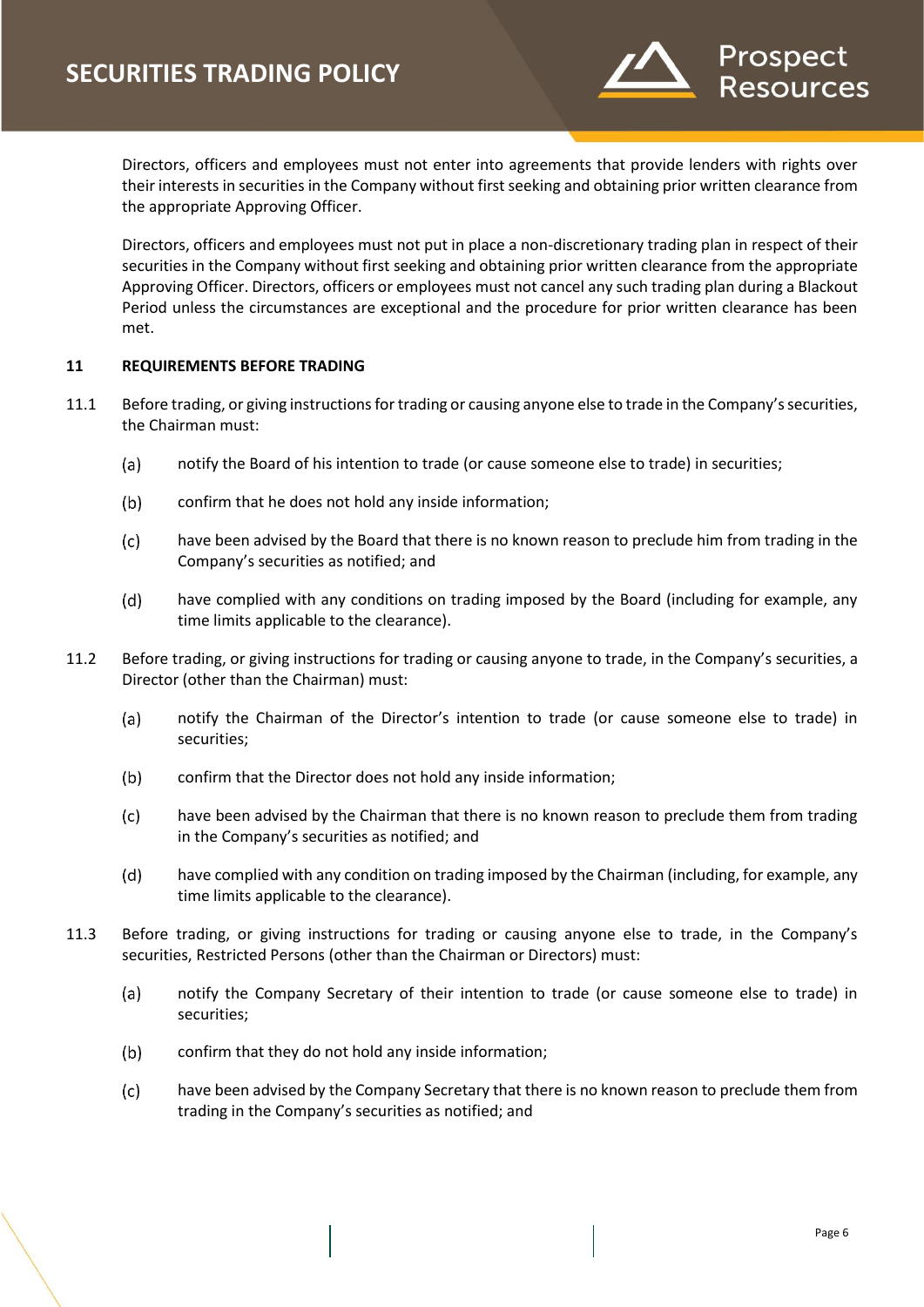

- $(d)$ have complied with any conditions on trading imposed by the Company Secretary (including, for example, any time limits applicable to the clearance).
- 11.4 Before trading, or giving instructions for trading or causing anyone else to trade, in the Company's securities during a period where trading is restricted under section 10, employees of the Company or its related companies must:
	- notify the Company Secretary of their intention to trade (or cause someone else to trade) in  $(a)$ securities;
	- $(b)$ confirm that they do not hold any inside information;
	- $(c)$ have been advised by the Company Secretary that there is no known reason to preclude them from trading in the Company's securities as notified; and
	- $(d)$ have complied with any conditions on trading imposed by the Company Secretary (including, for example, any time limits applicable to the clearance).
- 11.5 The Board, Chairman or Company Secretary may seek appropriate legal advice to ensure the proper provision or otherwise of a clearance under section  $11.1(c)$ ,  $11.2(c)$ ,  $11.3(c)$  or  $11.4(c)$  respectively, and the cost of such advice shall be borne by the Company.

# **12 NOTIFICATION OF DEALING**

- 12.1 A Restricted Person must also notify the Company Secretary of any trading in the Company's securities by the Restricted Person or any associate of the Restricted Person within 2 business days of such trading having taken place.
- 12.2 The notification in section 12.1 above should include:
	- $(a)$ the name of the Restricted Person and associate (if applicable);
	- $(b)$ whether the interest in the securities held by the Restricted Person was direct or indirect (and if it was indirect, the circumstances giving rise to the interest);
	- $(c)$ the date of the trading and the number of securities bought or sold;
	- $(d)$ the amount paid or received for the securities; and
	- $(e)$ the number of securities held by the Restricted Person, directly and indirectly, before and after the trading in securities.
- 12.3 The Company Secretary is to maintain a register of notifications and acknowledgements given in relation to trading in the Company's securities. The Company Secretary must report all notifications of dealings in the Company's securities to the next Board meeting of the Company. Directors are reminded that it is their obligation to notify the ASX within 5 days and ASIC within 14 days of any change in a director's interest. Trading in the Company's securities during Blackout Periods will be specifically highlighted in the Appendix 3Y lodged with the ASX pursuant to recent Listing Rule amendments.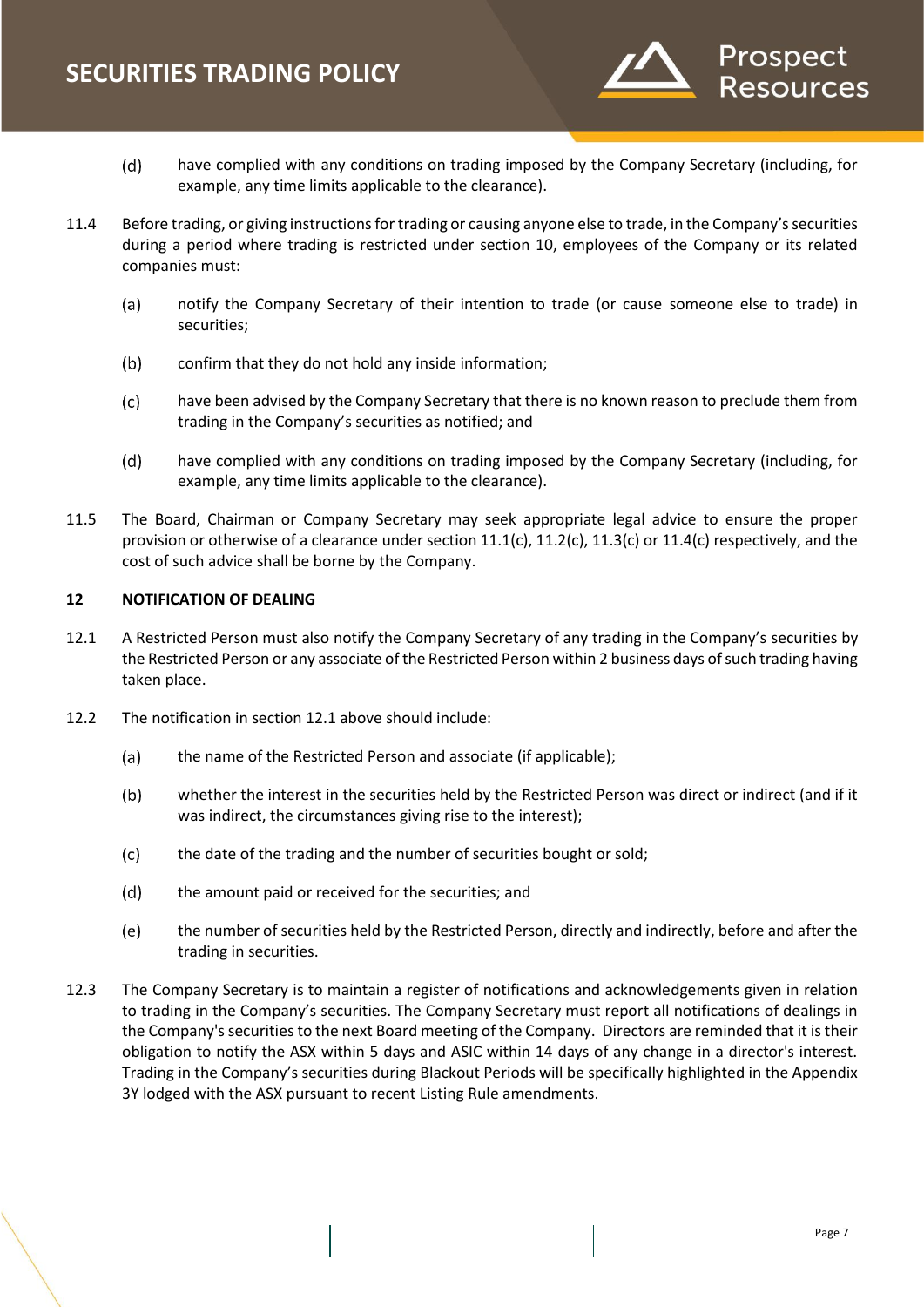

# **13 SPECULATIVE TRADING**

- 13.1 The Company wishes to encourage directors, officers and employees to adopt a long term attitude to investment in the Company's securities. It is also important that trading in the Company's securities by the Company's management does not send a negative message to the market about a lack of confidence in the Company's securities, a lack of loyalty of the Company's Management or is conducted in a way which may suggest that a trade was motivated by inside information.
- 13.2 At no time may Restricted Persons engage in short term speculative dealing in the Company's securities or short selling the Company's securities. Where a Security is held for a period shorter than 3 months, in the absence of other circumstances the Company is likely to consider that the trade of the Security short term or speculative.
- 13.3 Restricted Persons are also not permitted to enter into non-discretionary trading plans which could trigger either discretionary or non-discretionary trading whilst in the possession of inside information or during a designated Blackout Period, except with prior approval as set out above.

#### **14 RESTRICTIONS EXTEND TO OTHER SECURITIES IN ADDITION TO SECURITIES**

This policy covers trading not only in the Company's securities (including shares, debentures, notes, or options or warrants over unissued shares) but also in other rights and derivative products such as any renounceable or unrenounceable right to subscribe for a share or debenture or any warrant, exchange traded or over-the-counter option and any contract for difference issued in relation to the Company's securities.

This policy also prohibits margin lending and other secured financing arrangements.

# **15 TRADING WHICH IS NOT SUBJECT TO THIS POLICY**

- 15.1 The following trading by directors, officers and employees is excluded from this policy:
	- $(a)$ transfers of securities already held into a superannuation fund or other saving scheme in which the director, officer or employee is a beneficiary;
	- $(b)$ an investment in, or trading in units of, a fund or other scheme (other than a scheme only investing in the Company's securities) where the assets of the fund or other scheme are invested at the discretion of a third party;
	- $(c)$ where the director, officer or employee is a trustee, trading in the Company's securities by that trust provided the director, officer or employee is not a beneficiary of the trust and any decision to trade during a Prohibited Period is taken by the other trustees or by the investment managers independently of the director, officer or employee;
	- $(d)$ undertakings to accept, or the acceptance of, a takeover offer;
	- $(e)$ trading under an offer or invitation made to all or most of the security holders such as, a rights issue, a security purchase plan, a dividend or distribution reinvestment plan and an equal access buy-back, where the plan that determines the timing and structure of the offer has been approved by the Board. This includes decisions relating to whether or not to take up the entitlements and the sale of entitlements required to provide for the take up of the balance of entitlements under a renounceable pro rata issue;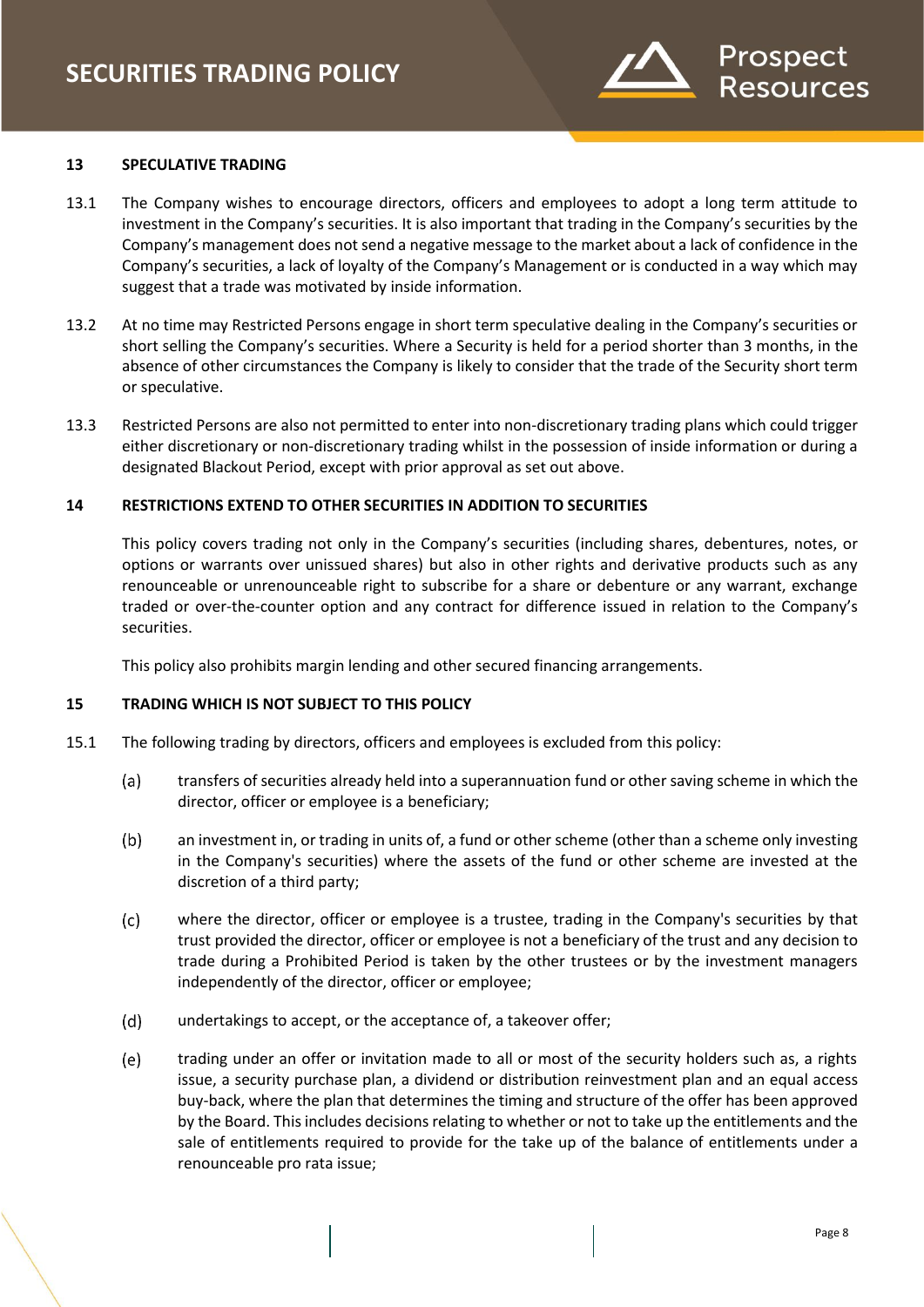

- $(f)$ a disposal of securities that is the result of a secured lender exercising their rights, for example, under a margin lending arrangement where the arrangement had been approved by the Company in accordance with this Policy;
- $(g)$ the exercise (but not the sale of securities following exercise) of an option or right under an employee incentive scheme, or the conversion of a convertible security, where the final date for the exercise of the option or right, or the conversion of the security, falls during a Blackout Period and the Company has been in an exceptionally long Blackout Period or the Company has had a number of consecutive Blackout Periods and the director, officer or employee could not reasonably have been expected to exercise it at a time when free to do so; or
- $(h)$ trading under a non-discretionary trading plan for which prior written clearance has been provided in accordance with procedures set out in the trading policy and where: (a) the director, officer or employee did not enter into the plan or amend the plan during a Blackout Period; and (b) the trading plan does not permit the director, officer or employee to exercise any influence or discretion over how, when, or whether to trade.
- **15.2** Directors, officers and employees are prohibited from trading in securities if they possess insider information, even if the trading falls within an exclusion category under this clause.

# **16 BREACHES OF POLICY**

Strict compliance with this policy is a condition of employment. Breaches of this policy will be subject to disciplinary action, which may include termination of employment.

#### **17 ASX LISTING RULE REQUIREMENTS**

It is a requirement for admission to the official list of ASX, and an on-going requirement for listing, that the Company has a policy for trading in company securities.

The Company will give a copy of this policy to ASX for release to the market. The Company will also give any amended version of this policy to ASX when it makes a change to: the periods within which directors, officers and employees are prohibited from trading in the Company's securities; the trading that is excluded from the operation of the policy; or the exceptional circumstances in which directors, officers and employees may be permitted to trade during a Prohibited Period within five business days of the amendments taking effect. The Company will also give this policy to ASX immediately on request by ASX.

#### **18 REVIEW OF POLICY**

#### **18.1 Periodic Review**

This Policy will be reviewed periodically and updated as required to ensure it continues to operate effectively.

# **18.2 Amendment**

This Policy may be amended or replaced from time to time. The latest version of this Policy can be found on the Company's website or obtained from the Company Secretary.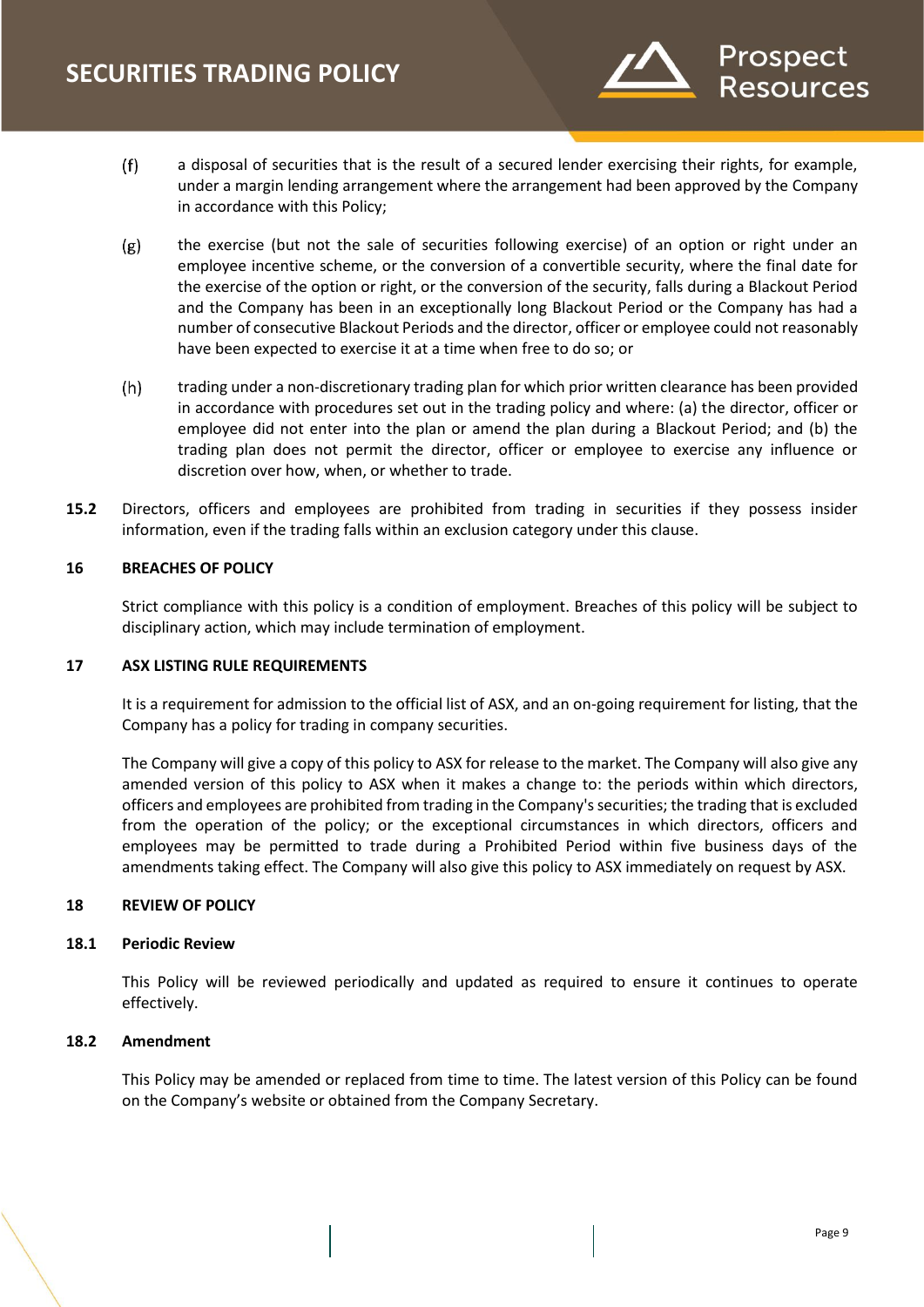

Request for Prior Written Clearance to Trade in Company Securities

# [*insert company*]

I, \_\_\_\_\_\_\_\_\_\_\_\_\_\_\_\_\_\_\_\_\_\_\_\_\_\_\_\_\_\_\_\_\_\_\_\_\_\_\_\_\_\_ request approval to Deal in the Company's securities as follows ("Securities Transaction"):

Securityholder's Name

Number and type of securities to be bought

Total value of securities to be bought  $\zeta$ 

Number and type of securities to be sold

Total value of securities to be sold  $\zeta$ 

# REASONS FOR THIS REQUEST:

*(State reasons for seeking this approval, including an explanation as to the severe financial hardship or circumstances that are otherwise exceptional. Please provide sufficient evidence that the Dealing of the relevant securities is the most reasonable course of action available in the circumstances.)*

As at the date of this Request to Deal in Securities, I am not in possession of any Inside Information (as defined in the Company's Securities Trading Policy or the Corporations Act).

I understand that:

- $(a)$ If my request is approved, such approval is valid for a period of 5 Business Days from the date of grant of approval or the time when I become aware of Inside Information which has not been released to the market (whichever is the earlier).
- $(b)$ If I do not complete my Securities Transaction before the expiry of the 5 Business Day period from the date of grant of approval, or the date on which I subsequently become aware of Inside Information which has not been released to the market (whichever is the earlier) I must seek fresh approval by completing and submitting a new Request to Deal in Securities.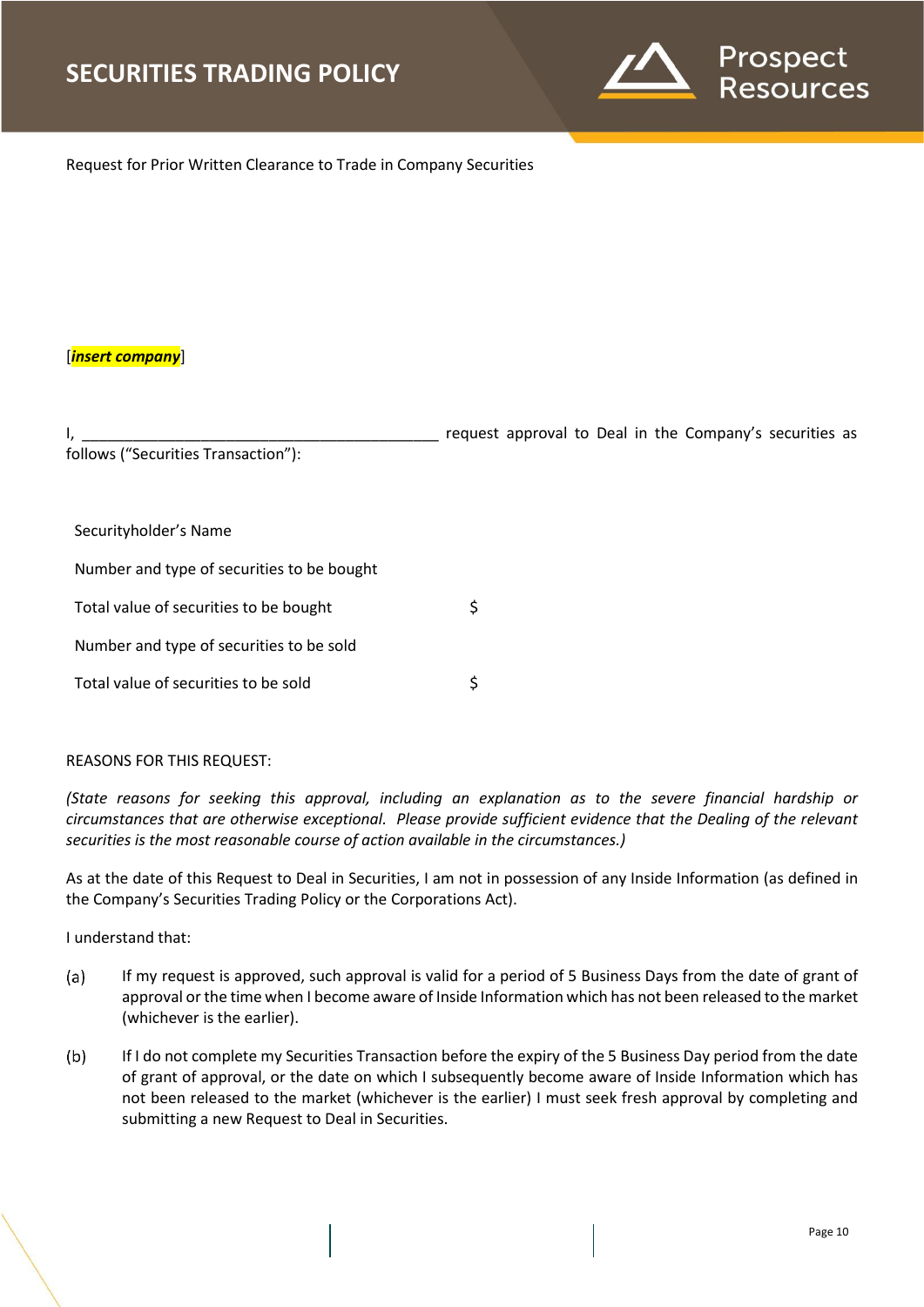# **SECURITIES TRADING POLICY**



Date: \_\_\_\_\_\_\_\_\_\_\_\_\_\_\_\_\_\_\_\_\_\_\_\_\_\_\_\_\_\_\_\_ Signature: \_\_\_\_\_\_\_\_\_\_\_\_\_\_\_\_\_\_\_\_\_\_\_\_

Name: